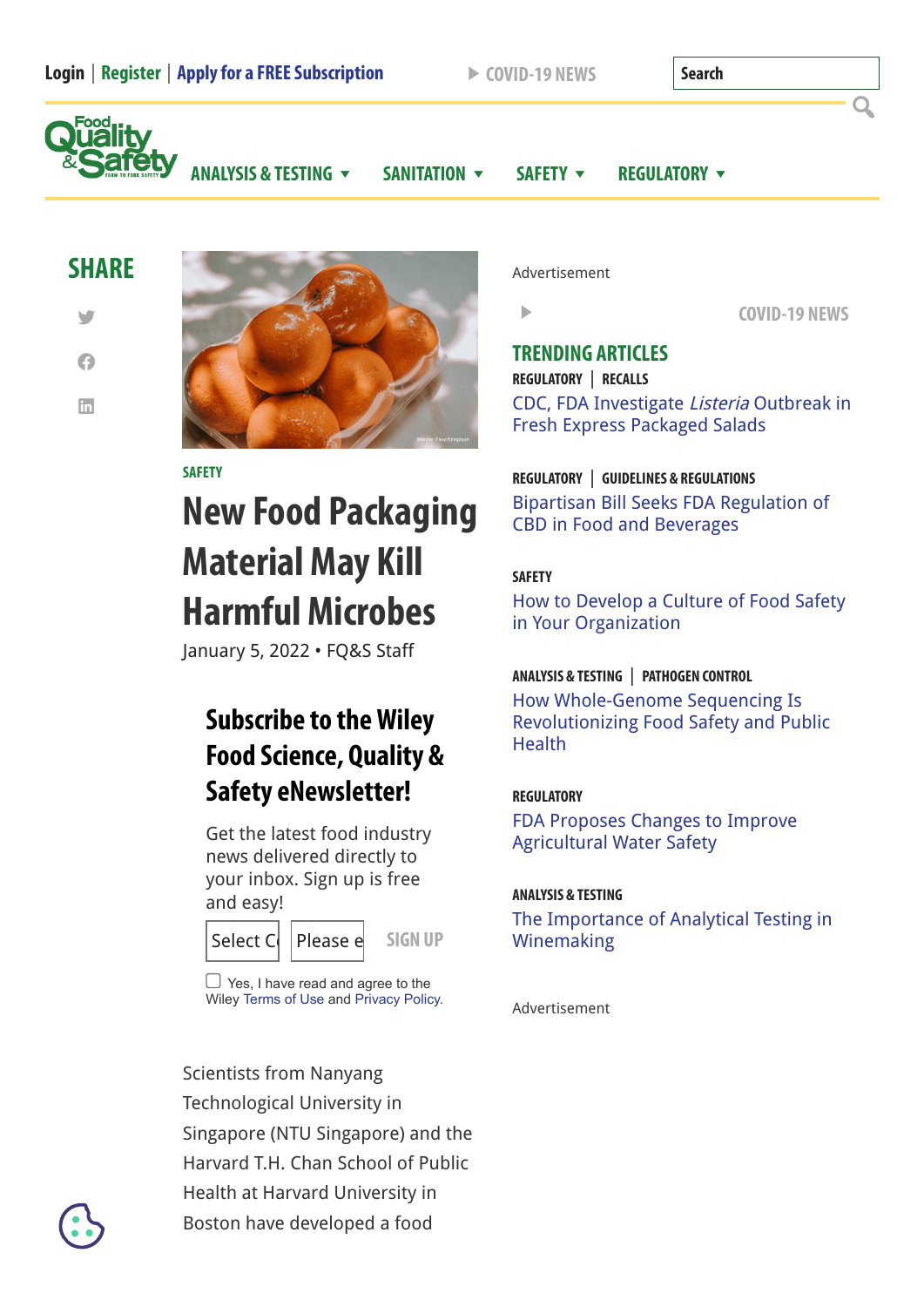packaging material that is biodegradable and sustainable and kills microbes that are harmful to humans. The product could also extend the shelf-life of fresh fruit by two to three days. The [findings](https://pubs.acs.org/doi/10.1021/acsami.1c12319) were published recently in the American Chemical Society's journal ACS Applied Materials & Interfaces.

The waterproof food packaging material is made from a corn protein called zein, starch, and other naturally derived biopolymers, and is infused with a cocktail of natural antimicrobial compounds. These include oil from thyme and citric acid.

In lab experiments, when exposed to an increase in humidity or enzymes from harmful bacteria, the fibers in the packaging were shown to release the antimicrobial compounds, killing common dangerous bacteria that contaminate food, such as [E. coli](http://www.cdc.gov/ecoli/) and [Listeria](http://www.cdc.gov/listeria/) innocua, as well as the fungi Aspergillus fumigatus.

The packaging is designed to release the necessary amounts of antimicrobial compounds only in response to the presence of additional humidity or bacteria. This ensures that the packaging can endure several exposures and last for months.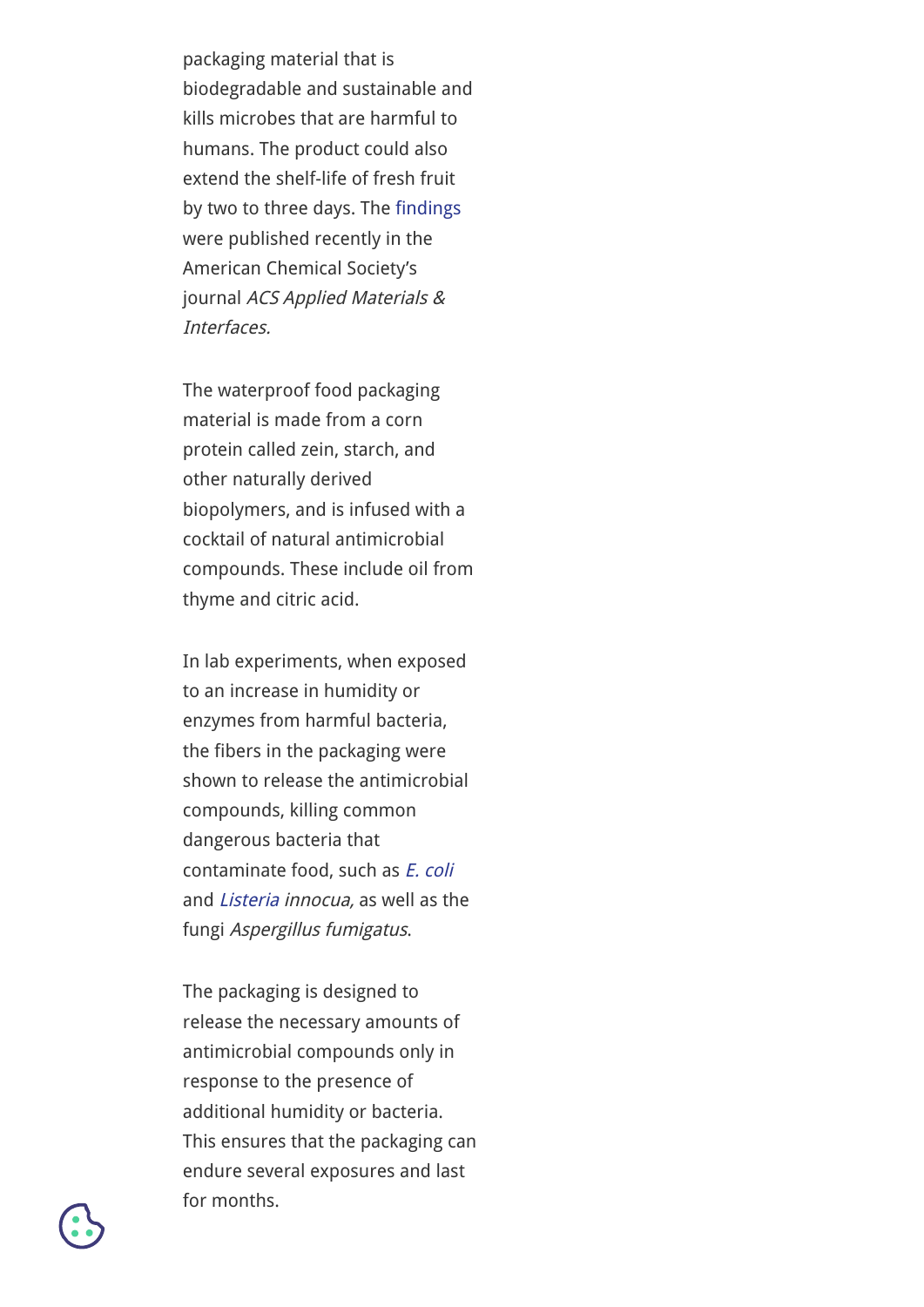The compounds combat any bacteria that grow on the surface of the packaging as well as on the food product itself, so the product potentially can be used for a large variety of products, including ready-to-eat foods, raw meat, fruits, and vegetables.

In an experiment, strawberries that were wrapped in the packaging stayed fresh for seven days before developing mold, compared with counterparts that were kept in mainstream fruit plastic boxes, which only stayed fresh for four days.

"This invention would serve as a better option for packaging in the food industry, as it has demonstrated superior antimicrobial qualities in combating a myriad of food-related bacteria and fungi that could be harmful to humans, said Professor Mary Chan, director of NTU's Centre of Antimicrobial Bioengineering, who co-led the project, in a statement. "The packaging can be applied to various products such as fish, meat, vegetables, and fruits. The smart release of antimicrobials only when bacteria or high humidity is present provides protection only when needed, thus minimizing the use of chemicals and preserving the natural composition of foods packaged."